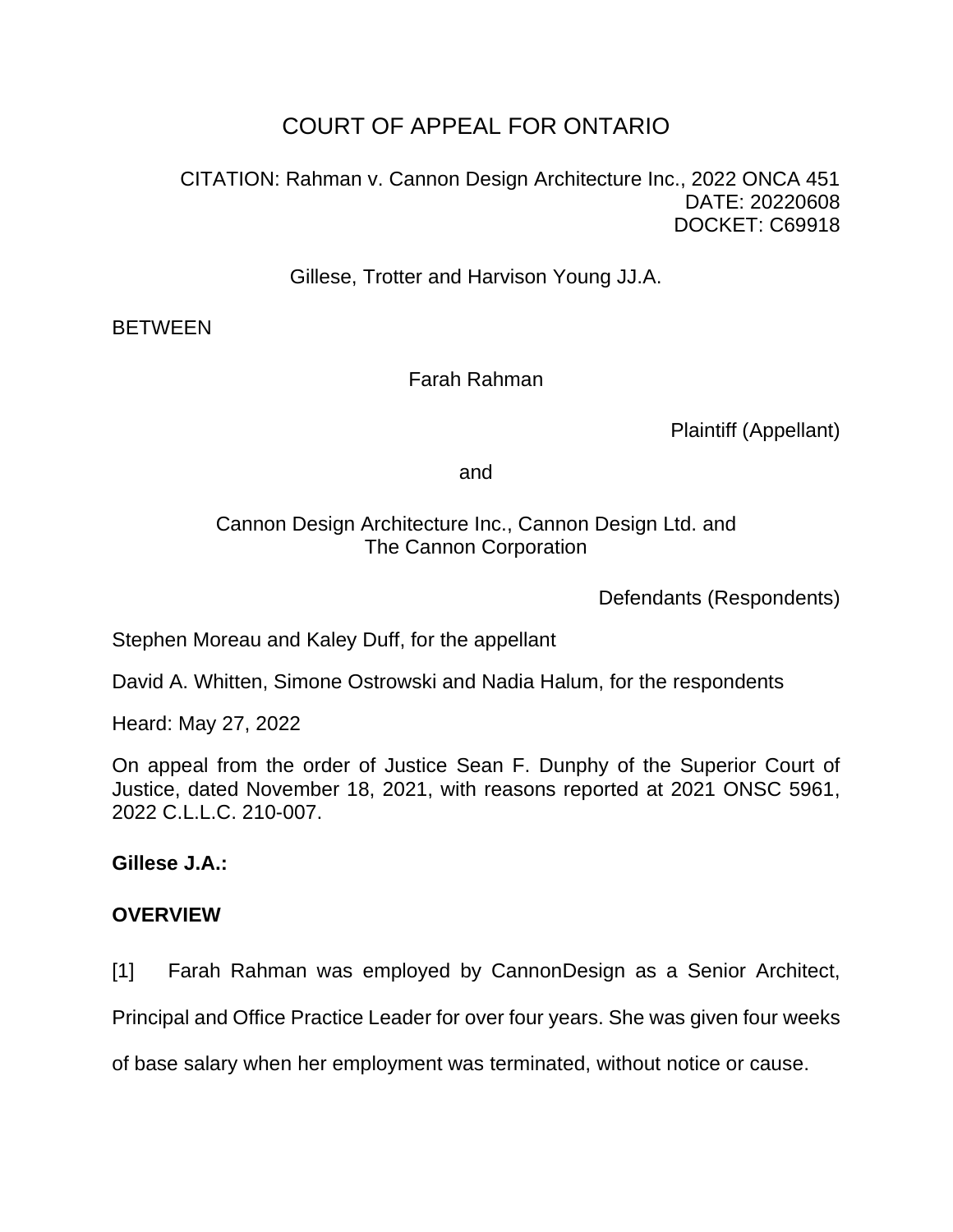[2] Ms. Rahman sued Cannon Design Architecture Inc. ("**CDAI**"), Cannon Design Ltd., and The Cannon Corporation (the "**Respondents**"), claiming damages for wrongful dismissal (the "**Action**"). She then moved for summary judgment (the "**Motion**"), asking the court to declare that: (1) the termination provisions in her employment contracts were void because they conflicted with the *Employment Standards Act, 2000*, S.O. 2000, c. 41, (the "*ESA*"); and (2) the Respondents were her common employers.

[3] The motion judge interpreted the termination provisions as complying with the *ESA* and concluded that they governed Ms. Rahman's termination. The motion judge also concluded that Ms. Rahman had been employed by CDAI alone and dismissed the Action as against Cannon Design Ltd. and The Cannon Corporation.

[4] By order dated November 18, 2021 (the "**Order**"), the motion judge dismissed the Action and ordered Ms. Rahman to pay the Respondents costs of \$80,000.

[5] Ms. Rahman appeals.

[6] I would allow the appeal. The plain wording of the contractual termination provisions runs afoul of the *ESA*. Accordingly, the provisions are void and cannot govern the termination of Ms. Rahman's employment. Further, in my view, the motion judge made palpable and overriding factual errors in concluding that Ms. Rahman had been employed by CDAI alone. The evidence is clear that the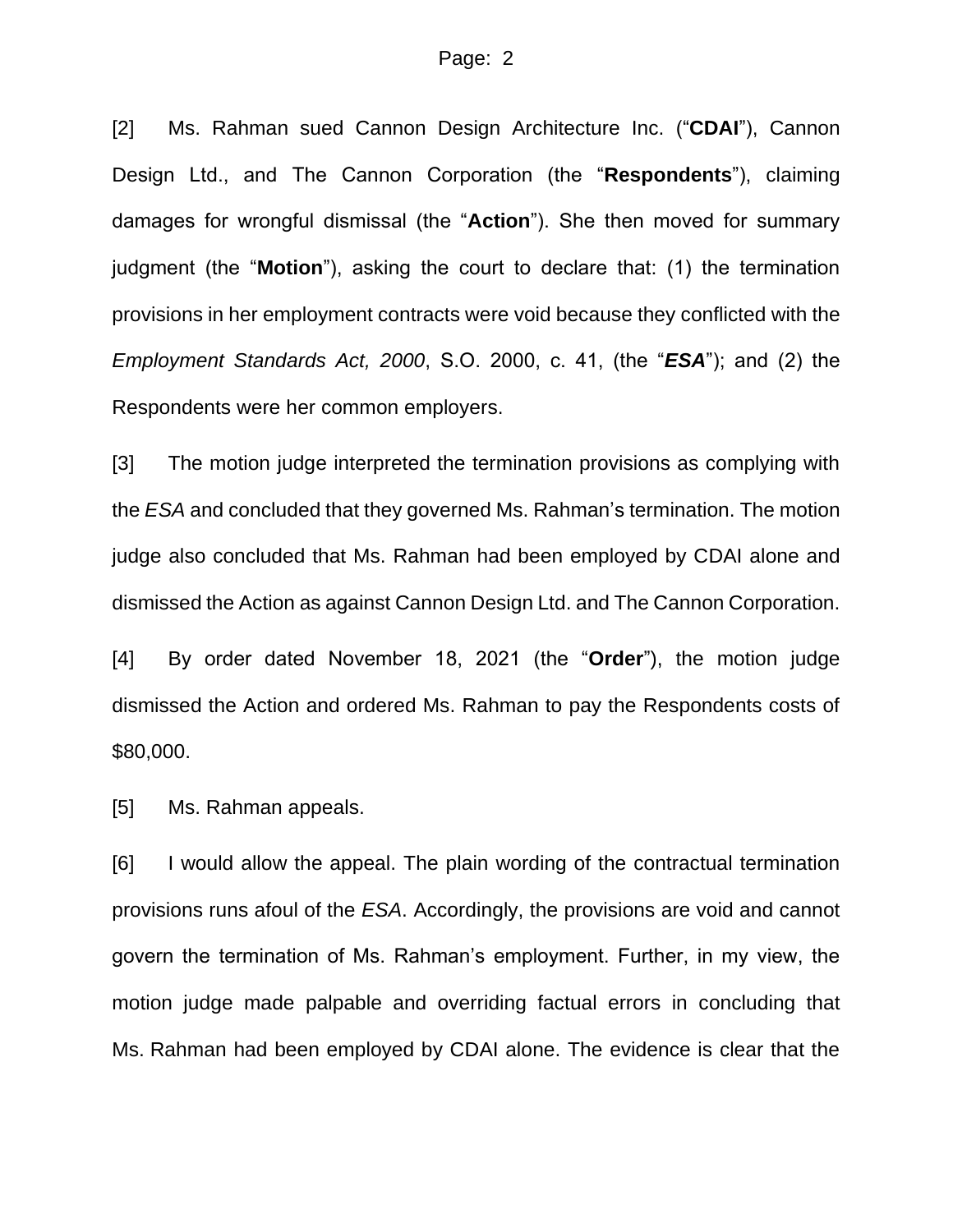Respondents were Ms. Rahman's common employers. As such, they are jointly and severally liable for any damages payable to Ms. Rahman.

#### **BACKGROUND**

[7] CDAI is incorporated in Canada. Cannon Design Ltd. is a corporation registered in Toronto, where its principal offices are located. The Cannon Corporation is a corporation registered in Delaware, with its principal offices in Buffalo. CDAI is a subsidiary of The Cannon Corporation. CannonDesign is the term that the Respondents use for the corporate group.

[8] There was a high level of integration among the Respondents. They all used the logo "CANNONDESIGN". That logo appeared on both public-facing documents, including CannonDesign's website, and internally. The Respondents operated on CannonDesign's "Single Firm Multiple Offices" business strategy. That strategy required all of CannonDesign's many offices, including the Toronto office, to be interdependent and work in conjunction with one another.

[9] After being asked to participate in a meeting with Robin Cibrano, an Executive Director employed by the US parent company, The Cannon Corporation, Ms. Rahman was invited to join CannonDesign. She began work on February 16, 2016, at CannonDesign's Toronto office.

[10] Before joining CannonDesign, Ms. Rahman signed two employment contracts (the "**Employment Contracts**"). The first was an offer letter printed on "CANNONDESIGN" letterhead, dated "February 3, 2016, Revised February 9,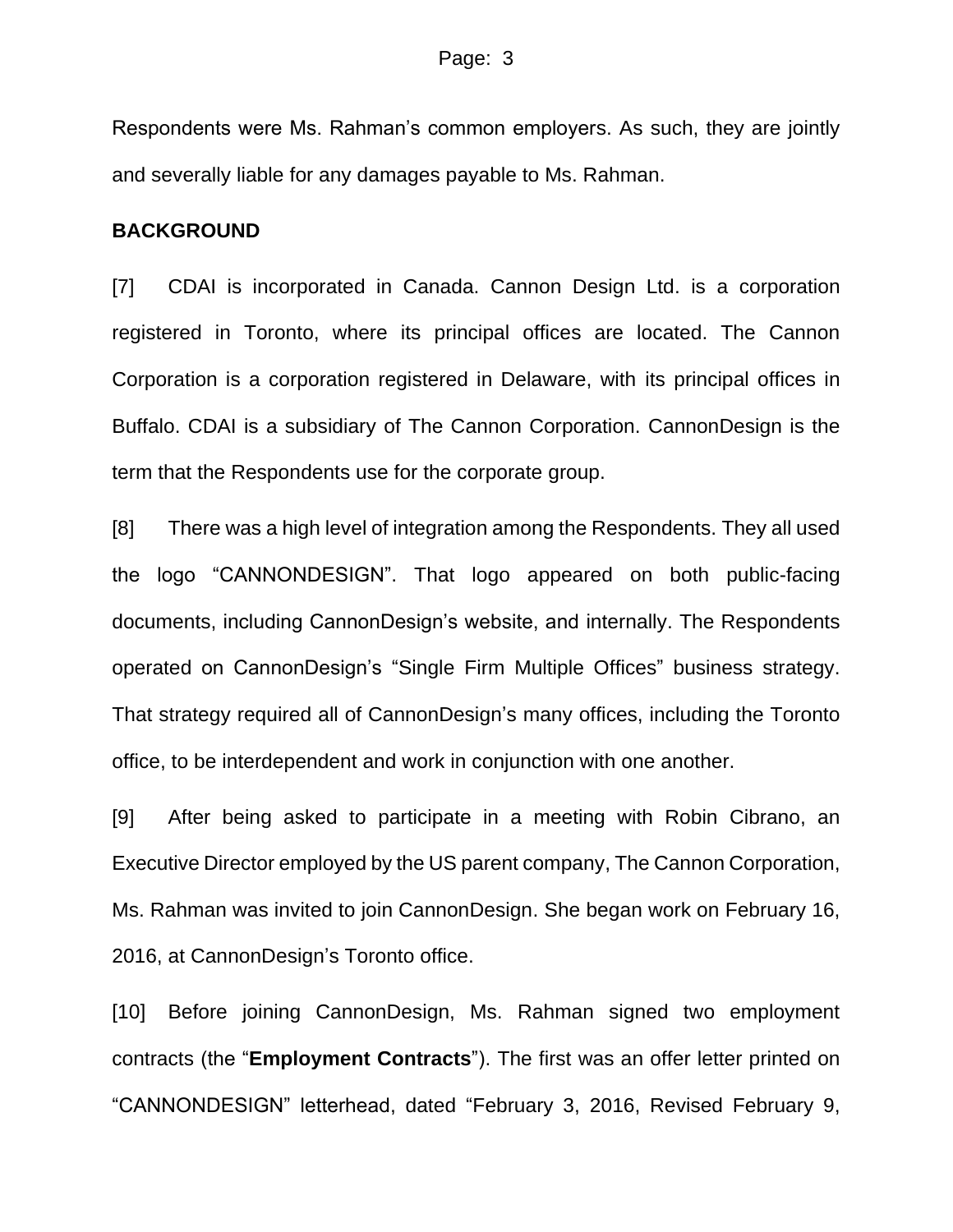2016" (the "**Offer Letter**") and signed by Mr. Cibrano, as Executive Director, Firm Development Leader. In the Offer Letter, she was asked to join CannonDesign, "a legal entity of [CDAI], as a Principal". The second was an agreement between The Cannon Corporation and Ms. Rahman, which was signed by the parties on February 11, 2016 (the "**Officer Agreement**"). The Officer Agreement is entitled "THE CANNON CORPORATION SENIOR VICE PRESIDENT AND PRINCIPAL OFFICER AGREEMENT".

[11] The Offer Letter refers to the Officer Agreement, stating that the latter "also forms the basis for your employment". It provides that in the event of conflict between it and the Officer Agreement, the Offer Letter will govern.

[12] As a condition of employment, Ms. Rahman was required to own 10,000 shares in The Cannon Corporation.

[13] The Offer Letter provides that, in the absence of just cause, CannonDesign's maximum liability "shall be limited to the greater of the notice required in your Officer's Agreement or the minimum amounts specified in the *ESA"*.

[14] There are two "just cause" provisions in the Employment Contracts, one in the Offer Letter and the other in the Officer Agreement. The Offer Letter provision states that no notice will be given if there is just cause to terminate. It reads as follows:

> CannonDesign maintains the right to terminate your employment at any time and without notice or payment in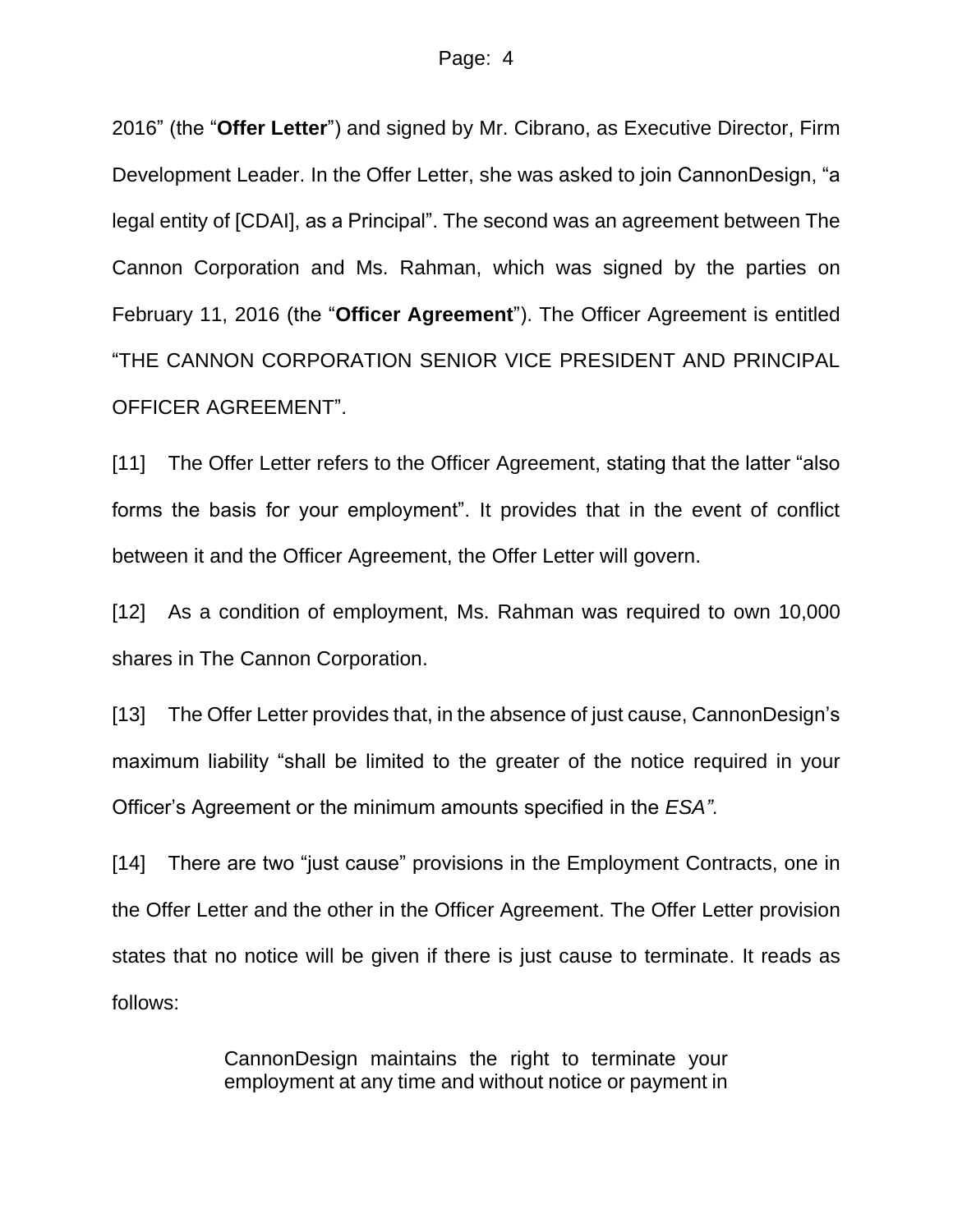lieu thereof, if you engage in conduct that constitutes just cause for summary dismissal.

[15] The just cause provision in the Officer Agreement states that "if the Employee is terminated for cause, Paragraph 3(a) applies". Paragraph 3(a) provides that Ms. Rahman would receive one month's notice.

[16] While the two provisions conflict, because of the stipulation in the Offer Letter that in such a situation, its terms prevail, it is the just cause provision in the Offer Letter that governs.

[17] When her employment was terminated, Ms. Rahman was CannonDesign's most senior Canadian employee. She had overall responsibility for ensuring the smooth operation of the Canadian operations, including leading the business planning and strategy for the Canadian operation.

[18] By letter dated April 30, 2020, CannonDesign terminated Ms. Rahman's employment without notice and without cause (the "**Termination Letter**"). The Termination Letter stated that, "[a]s outlined in [the Officer Agreement], you … will receive four (4) weeks of termination pay". Ms. Rahman did receive the four weeks of pay.

[19] Ms. Rahman brought the Action, claiming she was entitled to a longer period of reasonable notice prior to termination and damages for CannonDesign's failure to provide such notice.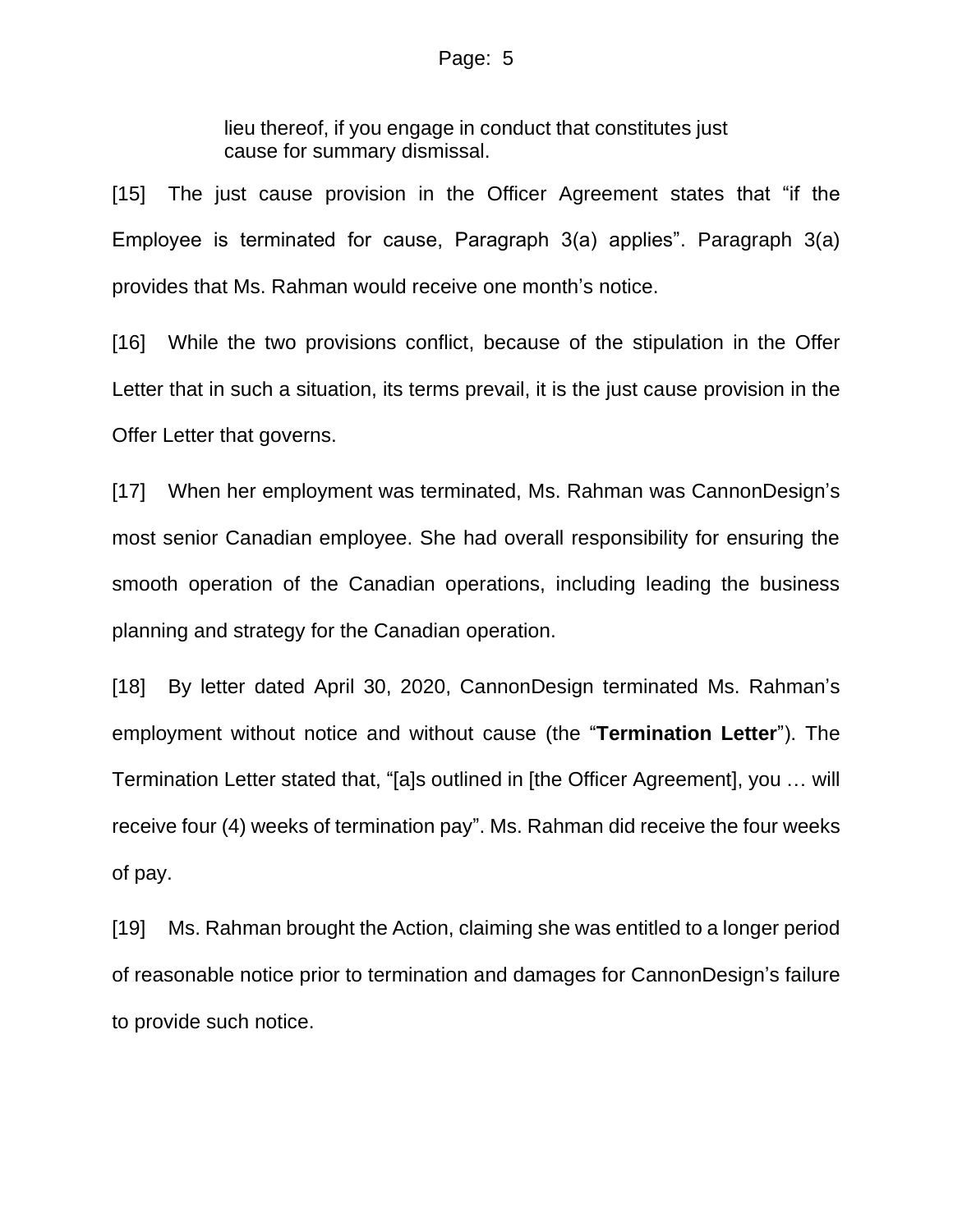[20] Before the Motion was heard, the parties exchanged extensive motion records and conducted cross-examinations. The bulk of the evidence dealt with the nature of Ms. Rahman's role, the pay she received, and her extensive but fruitless mitigation efforts over many months. The Respondents adduced substantial evidence showing they jointly employed Ms. Rahman. Despite denying that Ms. Rahman had an employment relationship with The Cannon Corporation and Cannon Design Ltd. in their Statement of Defence, the Respondents took no issue with being treated as common employers in their factum on the Motion.

[21] The motion judge interpreted the termination provisions in the Employment Contracts as requiring payment of the *ESA* minimum amounts and, accordingly, found them to be valid. He rejected the submission that the termination for cause provisions violate the ESA because: Ms. Rahman had independent legal advice about the offer of employment, and her rights at common law and under the *ESA* in relation to the possible future termination of her employment; Ms. Rahman was a "woman of experience and sophistication"; and, the parties' subjective intention was to comply with the *ESA* minimum standards.

[22] The motion judge also concluded that CDAI alone had employed Ms. Rahman and so dismissed the Action as against Cannon Design Ltd. and The Cannon Corporation. The entirety of the motion judge's analysis of the common employer issue is found at paras. 6 and 7 of his reasons. He said that CDAI was her employer because CDAI was "the entity that offered her employment and the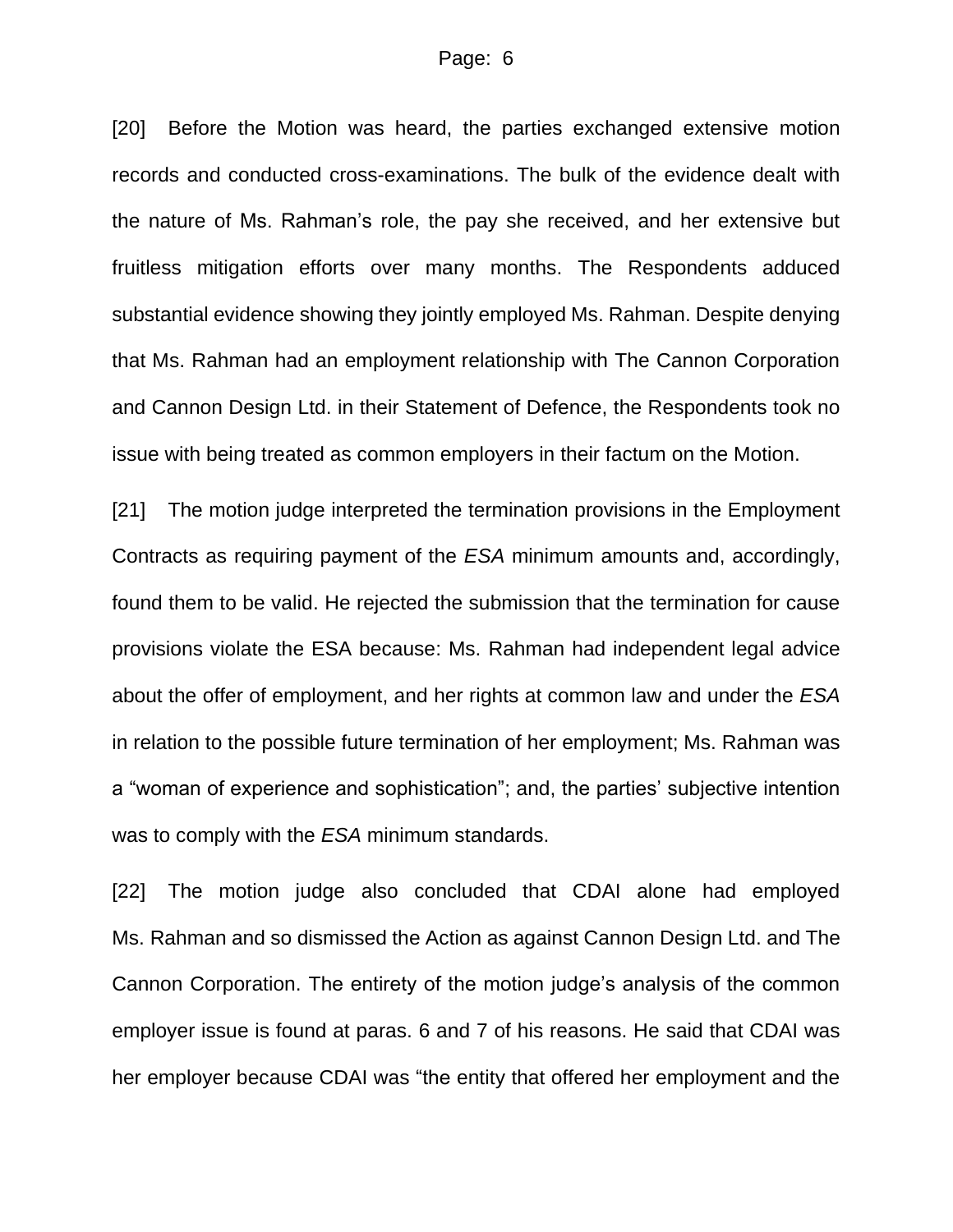one that paid her". He added that the fact CDAI was a subsidiary within a business grouping did not justify a joint employer finding.

#### **THE ISSUES**

[23] Ms. Rahman raises two issues on appeal. Did the motion judge err in concluding that (1) the termination provisions of the Employment Contracts govern the termination of her employment and (2) the Respondents were not her common employers?

# **(1) THE EMPLOYMENT CONTRACTS' TERMINATION PROVISIONS DO NOT GOVERN THE TERMINATION OF MS. RAHMAN'S EMPLOYMENT**

[24] In my view, the motion judge erred in law when he allowed considerations of Ms. Rahman's sophistication and access to independent legal advice, coupled with the parties' subjective intention to not contravene the *ESA*, to override the plain language in the termination provisions in the Employment Contracts. By allowing subjective considerations to distort and override the wording of those provisions, the motion judge committed an extricable error of law reviewable on a correctness standard: *Amberber v. IBM Canada Ltd.,* 2018 ONCA 571, 424 D.L.R. (4th) 169, at para. 65. It is the wording of a termination provision which determines whether it contravenes the *ESA* – even compliance with *ESA* obligations on termination does not have the effect of saving a termination provision that violates the *ESA*: *Wood v. Fred Deeley Imports Ltd*., 2017 ONCA 158, 134 O.R. (3d) 481, at paras. 43-44.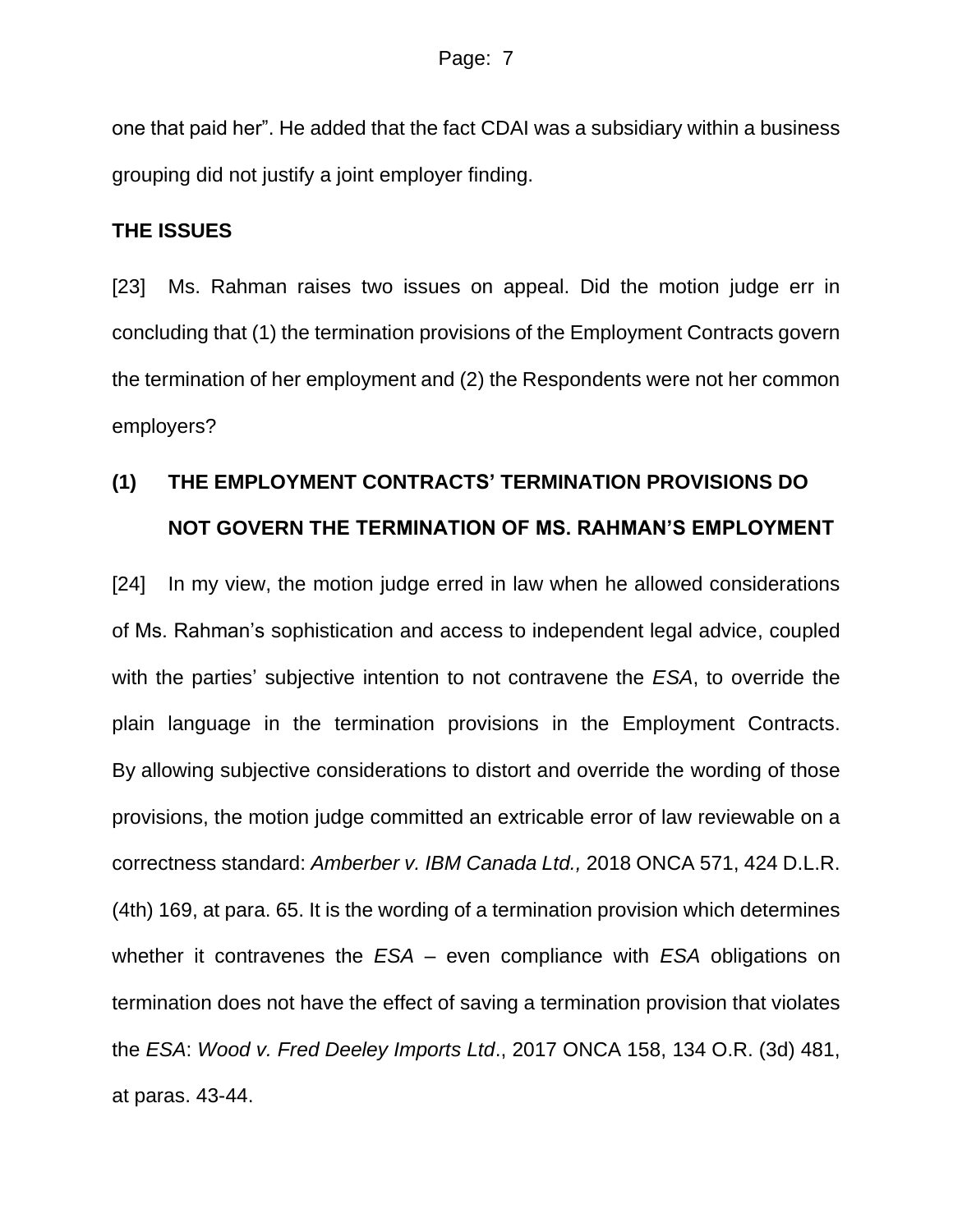[25] As explained above, the Offer Letter and the Officer Agreement contain conflicting provisions regarding termination for just cause. However, the Offer Letter stipulates that, in the event of a conflict with the Officer Agreement, its provisions govern. Therefore, the operative just cause provision is the one in the Offer Letter (the "**Operative Just Cause Provision**").

[26] The Operative Just Cause Provision states that no notice or payment will be given if there is just cause to terminate. For ease of reference, I set out that clause again:

> CannonDesign maintains the right to terminate your employment at any time and without notice or payment in lieu thereof, if you engage in conduct that constitutes just cause for summary dismissal.

[27] However, *ESA* notice and termination pay must be given for all terminations,

even those for just cause, except for "prescribed employees": *ESA*, s. 55. The

disentitlement provision is found in the *ESA* regulation *Termination and Severance* 

*of Employment*, O. Reg. 288/01. Section 2(1) of the regulation provides:

**2.** (1) The following employees are prescribed for the purposes of section 55 of the Act as employees who are not entitled to notice of termination or termination pay under Part XV of the Act:

3. An employee who has been guilty of wilful misconduct, disobedience or wilful neglect of duty that is not trivial and has not been condoned by the employer.

[28] The wilful misconduct standard requires evidence that the employee was

…

"being bad on purpose": *Render v. ThyssenKrupp Elevator (Canada) Limited*, 2022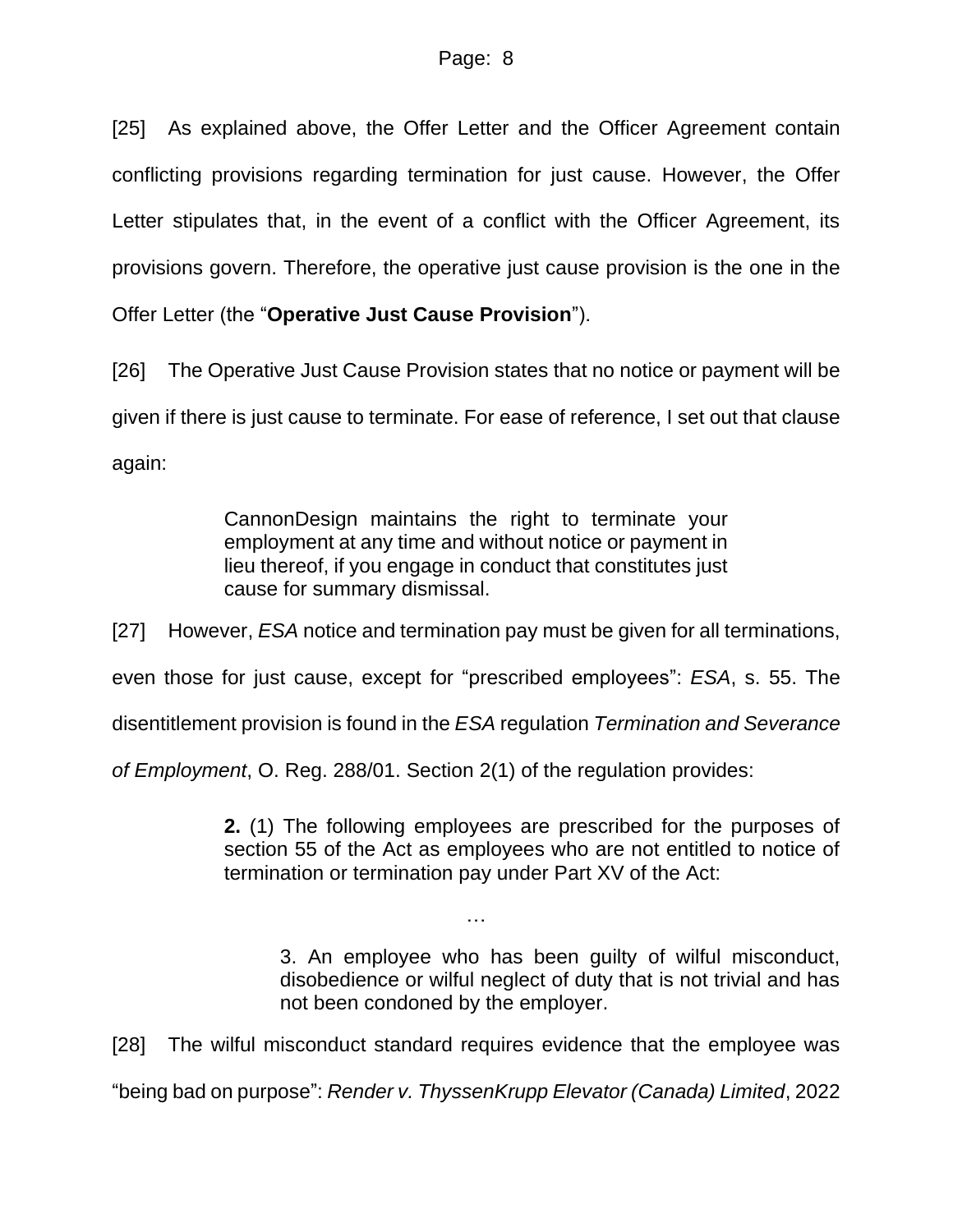ONCA 310, at para. 79, citing *Plester v. Polyone Canada Inc.*, 2011 ONSC 6068, 2012 C.L.L.C. 210-022, aff'd 2013 ONCA 47, 2013 C.L.L.C. 210-015. For example, in *Oosterbosch v. FAG Aerospace Inc.*, 2011 ONSC 1538, 2011 C.L.L.C. 210-019, the court awarded damages for *ESA* notice and severance after holding that the employer had just cause to terminate the employee for persistent carelessness that did not meet the wilful misconduct standard.

[29] There is nothing in the Operative Just Cause Provision that limits its scope to just cause terminations for wilful misconduct. On its plain wording, the Operative Just Cause Provision gives CannonDesign the right to terminate Ms. Rahman's employment without notice or payment, for conduct that constitutes just cause alone. That means the Operative Just Clause Provision contravenes the *ESA* and s. 5 renders it void. Section 5 provides that no employer shall contract out of an employment standard and any such contracting out is void.

[30] This court has repeatedly held that if a termination provision in an employment contract violates the *ESA* – such as a "no notice if just cause" provision – all the termination provisions in the contract are invalid. See, for example, *Waksdale v. Swegon North America Inc.*, 2020 ONCA 391, 446 D.L.R. (4th) 725, at para. 10, leave to appeal refused, [2020] S.C.C.A. No. 292; *Rossman v. Canadian Solar Inc.*, 2019 ONCA 992, 444 D.L.R. (4th) 131, at para. 18. In *Waksdale*, as in the present appeal, the employer had not purported to terminate the employee for just cause. However, the just cause provision in the employment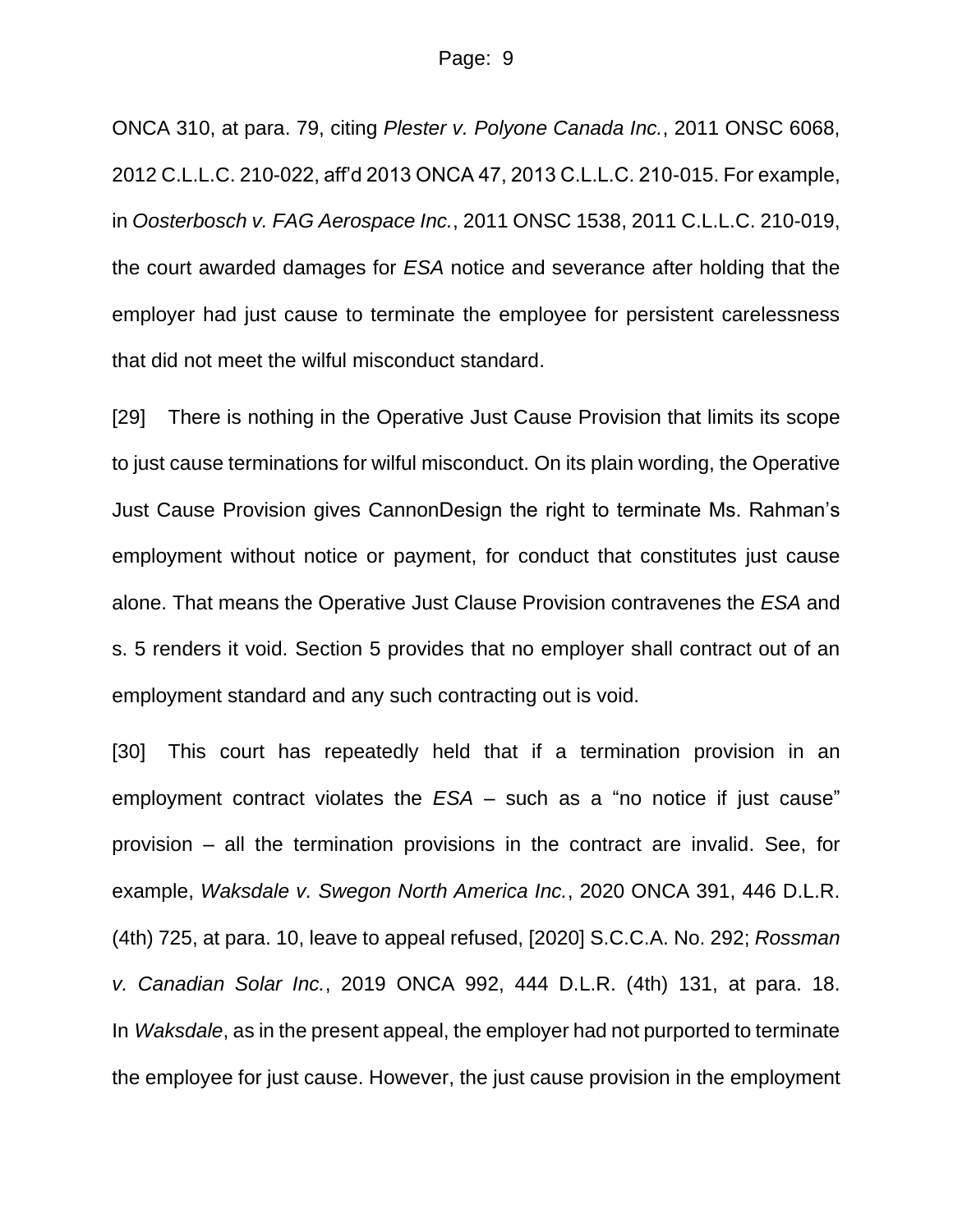contract violated the *ESA*. The invalidity of the just cause provision rendered the other termination provisions unenforceable: *Waksdale*, at para. 10.

[31] Accordingly, the termination provisions in the Employment Contracts are void and cannot be relied upon by the Respondents.

#### **(2) THE RESPONDENTS ARE COMMON EMPLOYERS**

[32] It will be recalled that, based on two findings of fact, the motion judge concluded that CDAI alone was Ms. Rahman's employer. The first factual finding was that only CDAI offered Ms. Rahman employment. The second was that only CDAI paid her. Both are palpable and overriding errors of fact. Accordingly, the motion judge's conclusion that CDAI alone was Ms. Rahman's employer must be set aside.

[33] CDAI alone did not offer Ms. Rahman employment. Her written offer of employment, as I have explained, was contained in the Employment Contracts that Ms. Rahman signed: the Offer Letter and the Officer Agreement. While arguably the Offer Letter refers to CDAI as the employer, The Cannon Corporation – not the CDAI – is clearly the employer in the Officer Agreement.

[34] The Offer Letter is on CANNONDESIGN letterhead. It begins by confirming its verbal offer of employment "to join CannonDesign, a legal entity of [CDAI]". The Offer Letter expressly refers to the Officer Agreement, stating that the latter "also forms the basis for your [Ms. Rahman's] employment". It stipulates that, in the event of a conflict between its terms and the Officer Agreement, the former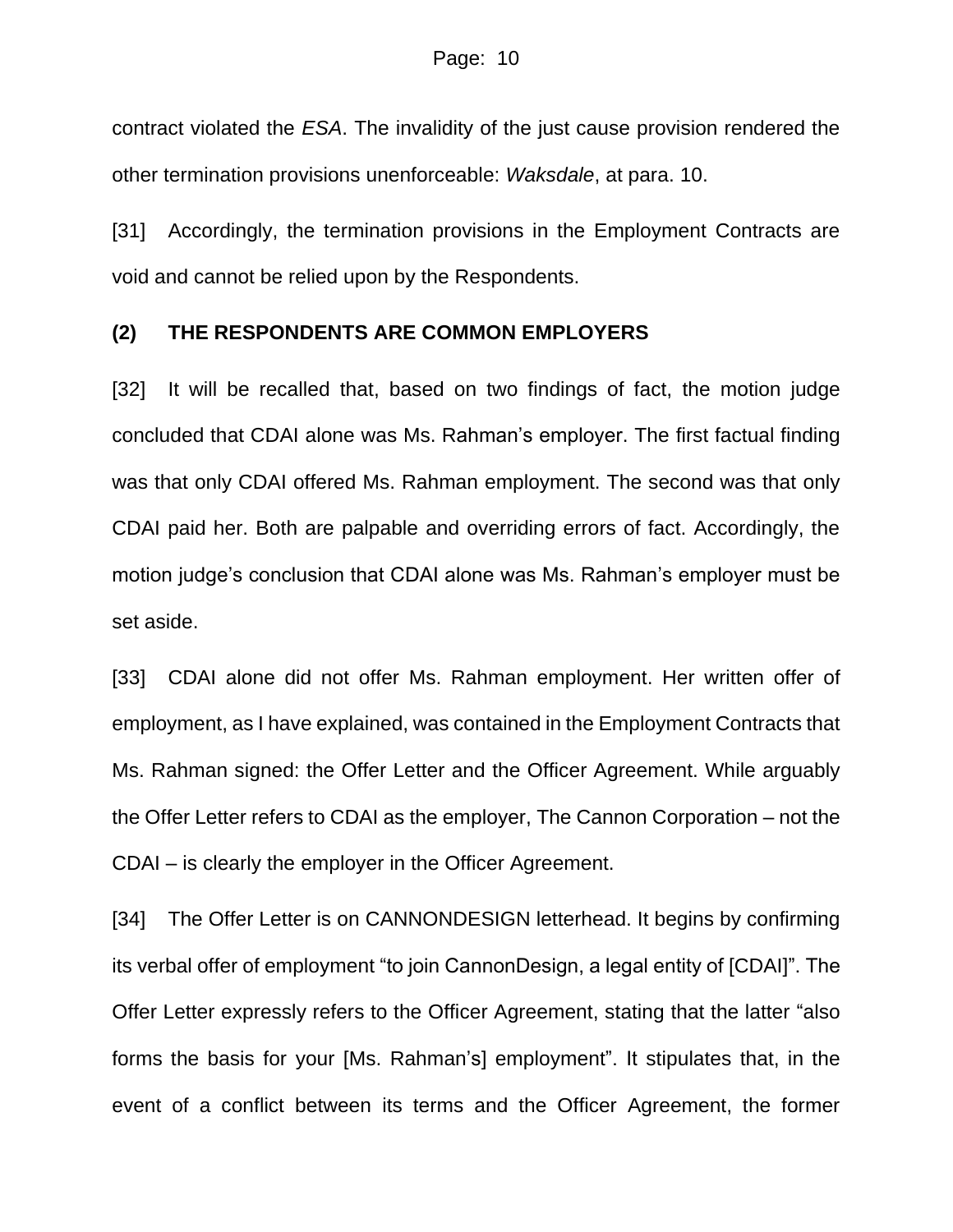prevails. The Offer Letter was signed on behalf of the employer by Mr. Cibrano, an executive with The Cannon Corporation, in his role as "Executive Director" and "Firm Development Leader".

[35] The Officer Agreement is entitled "THE CANNON CORPORATION SENIOR VICE PRESIDENT AND PRINCIPAL OFFICER AGREEMENT". The first line reads: "AGREEMENT between The Cannon Corporation and its subsidiary companies including [CDAI] (the "Company") and ("Employee") (Farah Rahman)". The Cannon Corporation is the employer party to the Officer Agreement. As a condition of employment, Ms. Rahman was required to own shares with The Cannon Corporation – a matter governed by both the Offer Letter and the Officer Agreement.

[36] Mr. Cibrano authorized a human resources employee with The Cannon Corporation to send both the Offer Letter and the Officer Agreement to Ms. Rahman. In short, both the Offer Letter and the Officer Agreement were presented to Ms. Rahman, and executed by, representatives of The Cannon Corporation.

[37] On the basis of the Officer Agreement alone, the motion judge's factual finding that only CDAI offered Ms. Rahman employment is a palpable and overriding error. The Officer Agreement was made between The Cannon Corporation (and its subsidiary, CDAI) and Ms. Rahman.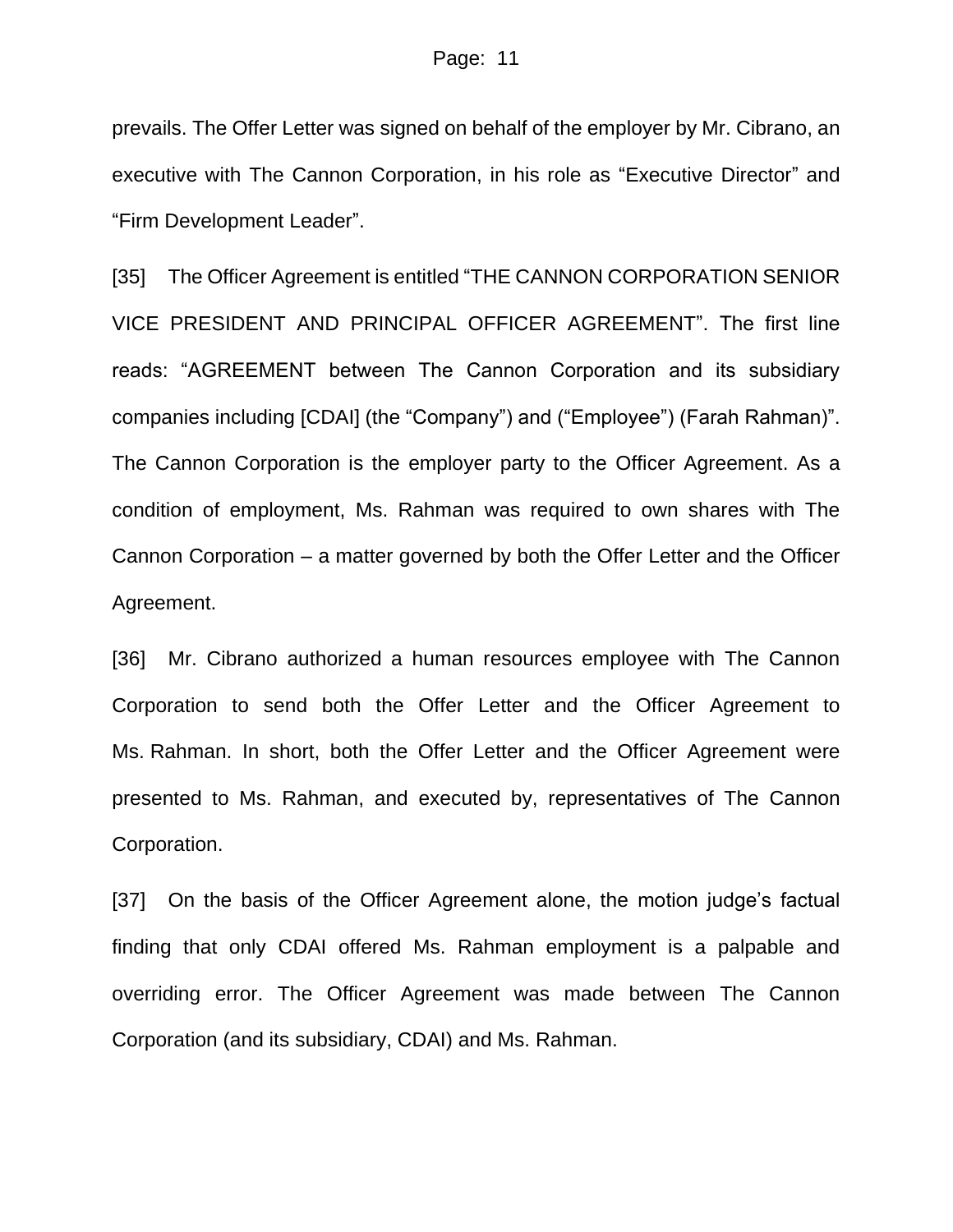[38] The motion judge's finding that CDAI alone paid Ms. Rahman is also tainted by palpable and overriding error. The undisputed evidence is that The Cannon Corporation played a significant role in establishing Ms. Rahman's compensation and administering payment thereof.

[39] The Respondents' affiant, Angela DeFazio, was the Benefits and Compensation Senior Associate at The Cannon Corporation. Ms. DeFazio affirmed that she managed and administered the compensation and benefit programs for employees, including Ms. Rahman. Ms. Rahman's compensation was based, in part, on the performance of her US counterparts with The Cannon Corporation because her bonus was calculated based on CannonDesign's performance as a whole, and not solely on CDAI's performance. Further, a significant part of Ms. Rahman's annual bonus was paid by way of shares in The Cannon Corporation. And, on the pay statements themselves, no employer is listed. Instead, the "CANNONDESIGN" logo appears – without any reference to CDAI.

[40] Because I would set aside the motion judge's conclusion that CDAI alone was Ms. Rahman's employer, it falls to this court to determine whether the Respondents were her common employers. On my review of the record, it is beyond question that they were.

[41] The common employer doctrine was recently considered by this court in *O'Reilly v. ClearMRI Solutions Ltd.*, 2021 ONCA 385, 460 D.L.R. (4th) 487, leave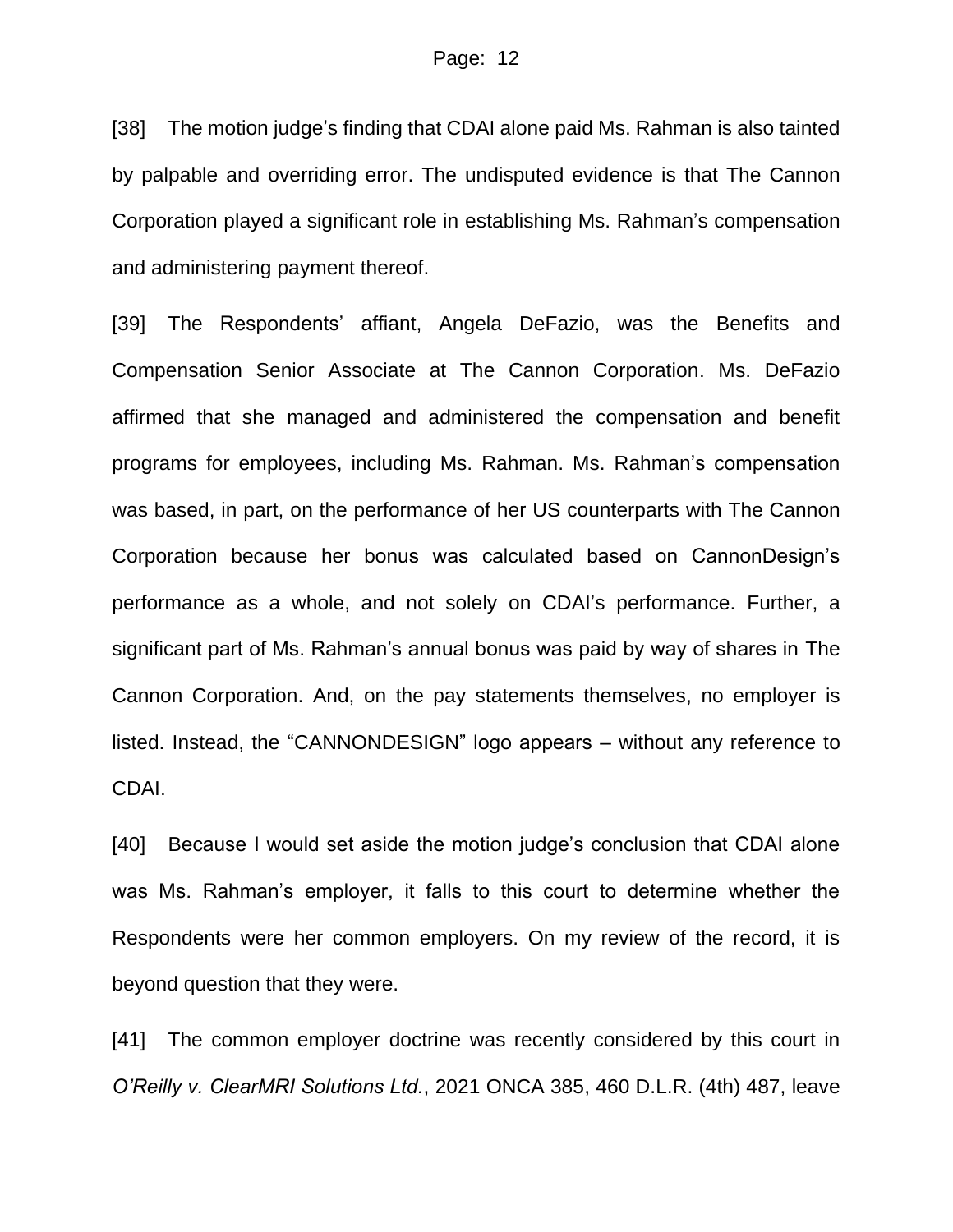to appeal refused, [2021] S.C.C.A. No. 316. Zarnett J.A., writing for the court, explains, at para. 2, that the doctrine recognizes that an employee may simultaneously have more than one employer:

> If an employer is a member of an interrelated corporate group, one or more other corporations in the group may also have liability for the employment obligations. However, and importantly, they will only have liability if, on the evidence assessed objectively, there was an intention to create an employer/employee relationship between the employee and those related corporations.

[42] At para. 54 of *O'Reilly*, Zarnett J.A. states that "[t]he conduct most germane to showing an intention that there was an employment relationship with two or more members of an interrelated corporate group is conduct which reveals that effective control over the employee resided with those members".

[43] The record in this proceeding contains a body of uncontested evidence showing that, from the outset of her employment through to its end, Ms. Rahman was directed and controlled by senior managers employed by The Cannon Corporation, and that the Respondents were sufficiently intertwined and exerted sufficient control over Ms. Rahman that they must be considered common employers.

[44] In addition to the evidence recounted above on the Employment Contracts and how Ms. Rahman was paid, among other things, the following show that the Respondents were part of an interrelated corporate group – CannonDesign – that intended to create an employer/employee relationship with Ms. Rahman.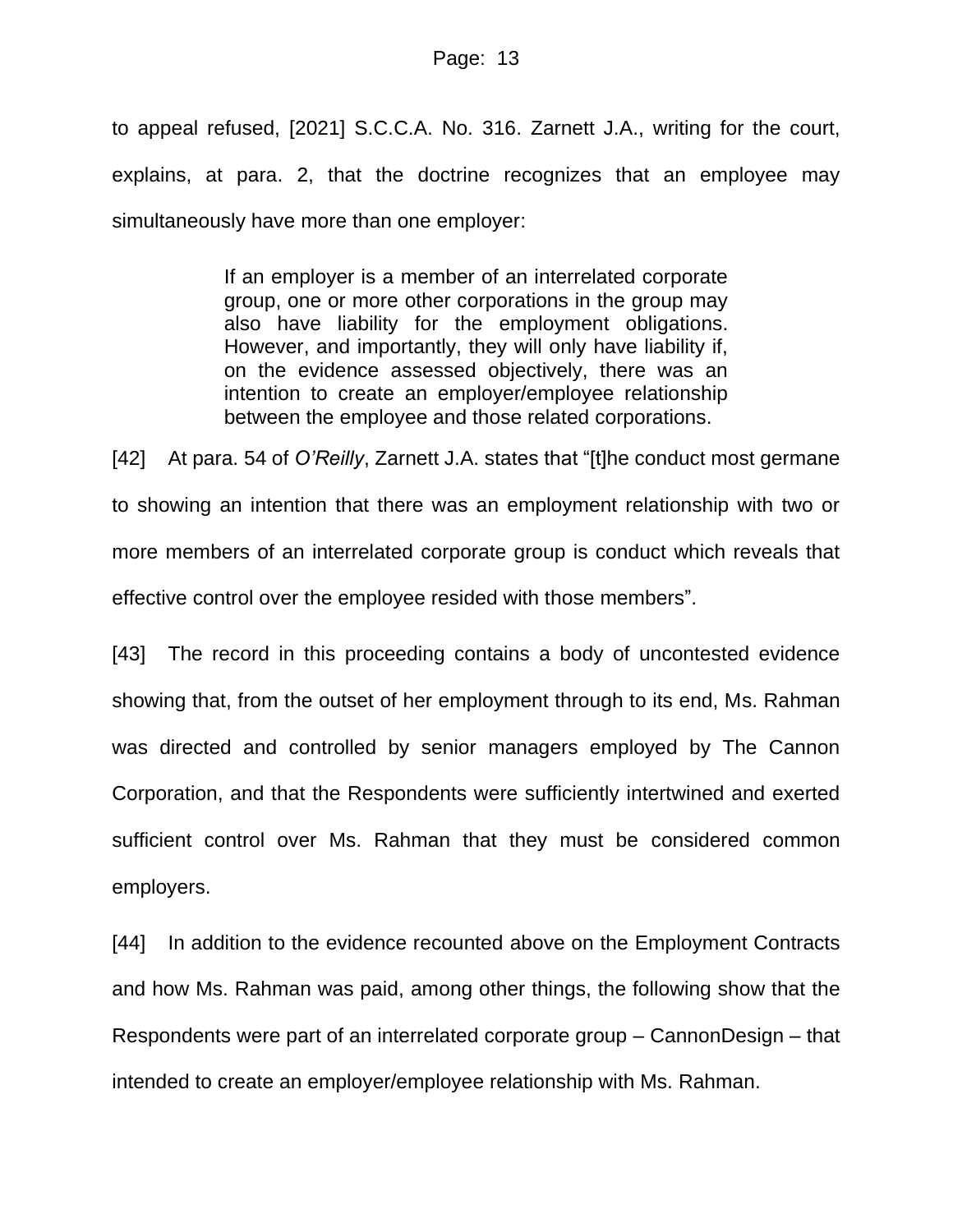- a. There was a high level of integration among the Respondents. CannonDesign operated using its "Single Firm Multiple Offices" business strategy, requiring that all of CannonDesign's many offices, including the Toronto office, be interdependent and work in conjunction with one another.
- b. Ms. Rahman signed at least one services agreement as "Principal, Office Practice Leader" for Cannon Design Ltd.
- c. CannonDesign's website listed all employees, including Ms. Rahman, by reference to the "CANNONDESIGN" or "CD" logo.
- d. Relevant communications from the Respondents to Ms. Rahman were on CANNONDESIGN letterhead, including pay statements and correspondence.
- e. The Termination Letter was on "CANNONDESIGN" letterhead. Throughout it, the Respondents are referred to as "Cannon Design" or "CannonDesign". The first line of the Termination Letter reads as follows: "It is with regret that we confirm the difficult conversation regarding your position as a Principal of The Cannon Corporation" (emphasis added). The letter goes on to list the positions Ms. Rahman held and require that she submit formal resignation documents for them. Ms. Rahman's positions were stated as: Director, CEO, President and Architect in Responsible Charge in the Provinces of Alberta, British Columbia, Nova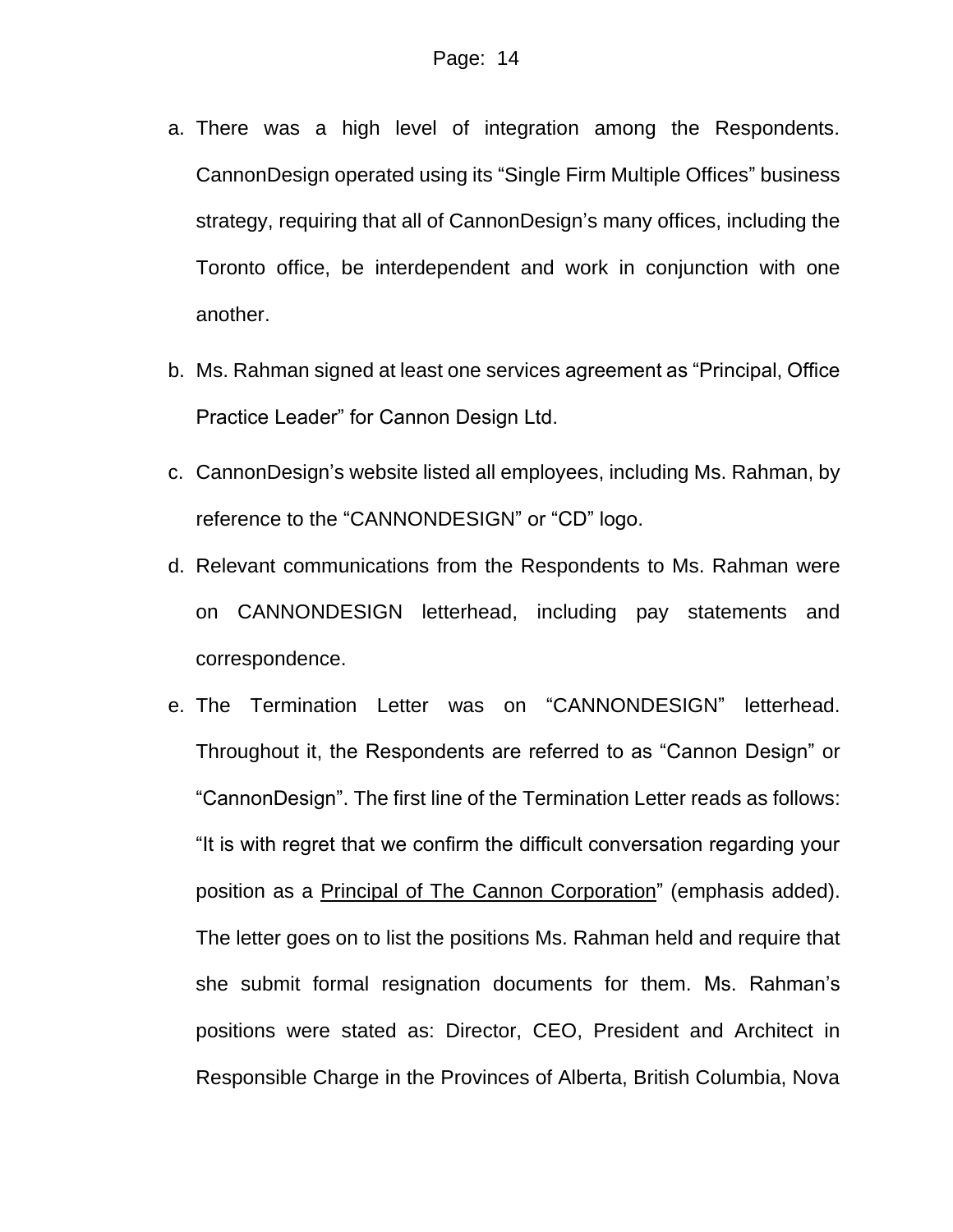Scotia and Saskatchewan for the CannonDesign entities of Cannon Design Ltd. and CDAI.

- f. Mr. Cibrano, Executive Director of The Cannon Corporation, was Ms. Rahman's direct supervisor.
- g. Ms. Rahman regularly attended meetings with other The Cannon Corporation managers.
- h. As explained above, Ms. Rahman's bonus was determined by The Cannon Corporation. For that determination, Ms. Rahman was placed in the same bonus pool as other employees of The Cannon Corporation. Further, when The Cannon Corporation imposed an immediate pay reduction in April 2020 on employees of CannonDesign firmwide, it included Ms. Rahman and unilaterally cut her base salary by ten percent.

[45] This brief summary of undisputed facts, considered objectively, shows that the Respondents intended to create an employer/employee relationship with Ms. Rahman. The Respondents' conduct – as members of an interrelated corporate group – demonstrated effective control over Ms. Rahman, their employee.

[46] Consequently, the Respondents are Ms. Rahman's common employers. They are, therefore, jointly and severally liable for any damages payable to her.